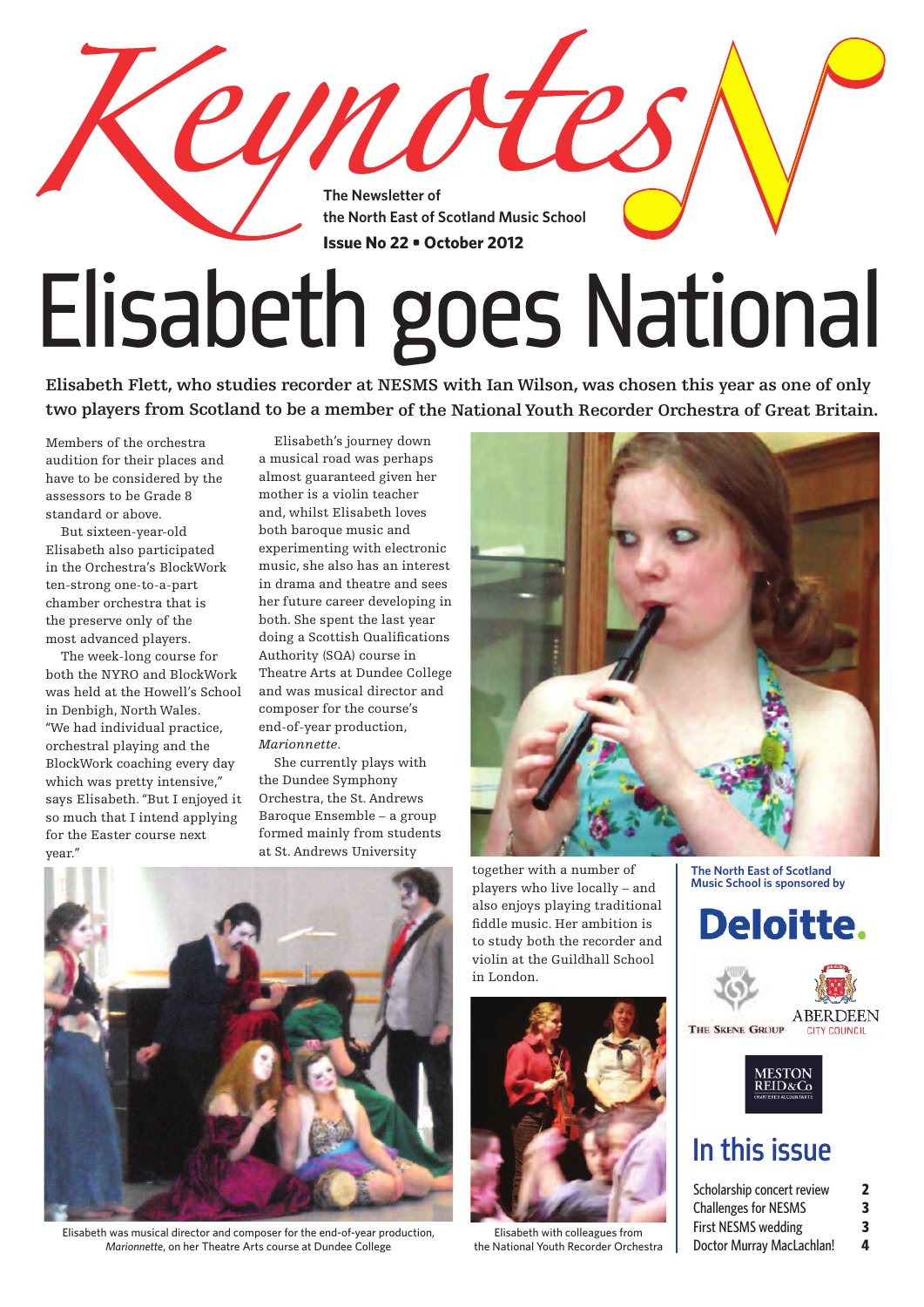### About the School

**of advanced tuition for promising musicians**

The School provides a centre where young people of outstanding musical promise can obtain tuition which is not available within their existing framework of study. Any musically talented child, student, teacher or lay person living in Scotland may apply for an audition to the School.

#### **TUITION**

Internationally acclaimed professors and teachers are brought to Aberdeen on a regular basis from all over the British Isles.

#### **COURSES**

The School offers one-to-one teaching together with occasional workshops and masterclasses. There is a close relationship with the University of Aberdeen, through the Director of Music, and also with Aberdeen City Music School in Dyce.

#### **FINANCE**

Finance is generously provided by trusts, commercial organisations and individuals. Continued support is essential in order to maintain the high quality of the teaching programme. The Administrator will be pleased to assist with all enquiries about donations, sponsorship or scholarships.

#### **FEES & SCHOLARSHIPS**

Students pay their own fees, although scholarships are available and are applied for annually. Any award is made on a balance of musical potential and financial need.

#### **DOROTHY HATELY**

Dorothy founded NESMS in 1975 with the support and encouragement of Lady Aberdeen. Thanks to Dorothy's dogged determination over the years, the School has greatly increased its teaching disciplines, tutors and pupils. Sadly, Dorothy died in 1996, before she could see the School in its own premises in Huntly Street. However, we strive to maintain the high standards she set and intend to take the School from strength to strength.

#### **NORTH EAST OF SCOTLAND MUSIC SCHOOL**

Dorothy Hately Music Centre 21 Huntly Street Aberdeen AB10 1TJ Tel/Fax: 01224 649685 email: nesms@dsl.pipex.com www.nesms.org.uk

President: Dr Neil Mackie

Vice President: Murray McLachlan

Administrator: Joan Thomas

Assistant Administrators: Reg Pringle David Ferguson

Scottish Charity No. SC 000197

## About the School School School arship Concert **Review by Alan Cooper**

Voice, piano, cello and flute were the diverse musical disciplines represented in this year's Annual Scholarship Concert hosted by the Friends of NESMS. It was held as usual in the friendly environs of Craigiebuckler Church. Barbara McFarlane welcomed the audience and the four scholarship winning performers to this eagerly anticipated event.

 Soprano Brychan Cromwell was the first of the four gifted young performers to prove that standards of musicianship at NESMS are as aspirational as ever. Brychan's silvery clear fluent soprano singing was particularly well suited to the two Baroque arias – *Tu la mia stella sei* by Handel and Pergolesi's *Si tu m'ami, se sospiri*, with which she opened the concert, expertly supported as ever by Drew Tulloch on piano. In the second half of the concert Handel's Where'er You Walk was a much appreciated vocal classic and then Brychan proceeded to demonstrate her versatility in performance with a teasingly flirtatious *Habanera* from Bizet's Carmen followed by Puccini's *O Mio Babbino Caro* in which her tonal range blossomed into fuller bel canto operatic richness.

 Bach's keyboard music is notoriously difficult to put across completely successfully on the piano and young Isabella Cook played the *Toccata No. 5 in E Minor* entirely from memory, quite a feat for such a young musician. The opening movement from Mozart's *Sonata in Bb K570* certainly lived up to the composer's instruction – Allegro. It was tackled with considerable technical zest and vitality.

 As the concert progressed, things just got better and better. Cellist Megan Rolf charmed the audience with her performance of the opening movement of Elgar's celebrated Cello Concerto. Rich gorgeously dark toned playing delivered with real virtuoso panache made this a performance to cherish.

 What can I say about Kay Ritchie's performance of the five movements of Handel's *Sonata No, 5 in G Major*? Every note was

bathed in golden inspiration; this was a thoroughly professional performance.The same was true in the second half when she played three movements from Beethoven's *Serenade Op.25*.The central fast movement in particular was dazzlingly exciting.

 All too soon the concert was nearing its conclusion. Megan Rolf gave us a virtuoso performance of David Popper's wonderful cello showpiece, his *Hungarian Rhapsody*. This was followed by the *Valse Op. 52* by César de Casella. My only quibble here would be that perhaps the pieces should have been programmed the other way round because it was Megan's performance of the Popper that caused some members of the audience to shout aloud in sheer admiration. It was, after all, the more exciting piece**.**



Megan Rolf



We are proud to announce our recent award of a Royal Warrant from Her Majesty The Queen for Piano Tuning & Servicing Services.

We are authorised dealers of Kemble, Kawai andWendl & Lung.We are also stockists of second hand Yamaha pianos. We offer a wide range of services including custom made pianos, piano restoration, piano hire and a flexible home tuning service with timings to suit our clients. We can deliver anywhere in the UK and provide full manufacturers warranty.

**45 RosemountViaduct Aberdeen AB25 1NQ**

info@gordonbellpianos.com www.gordonbellpianos.com

Showroom: +44 (0)1224 658584 Workshop: +44 (0)1224 276215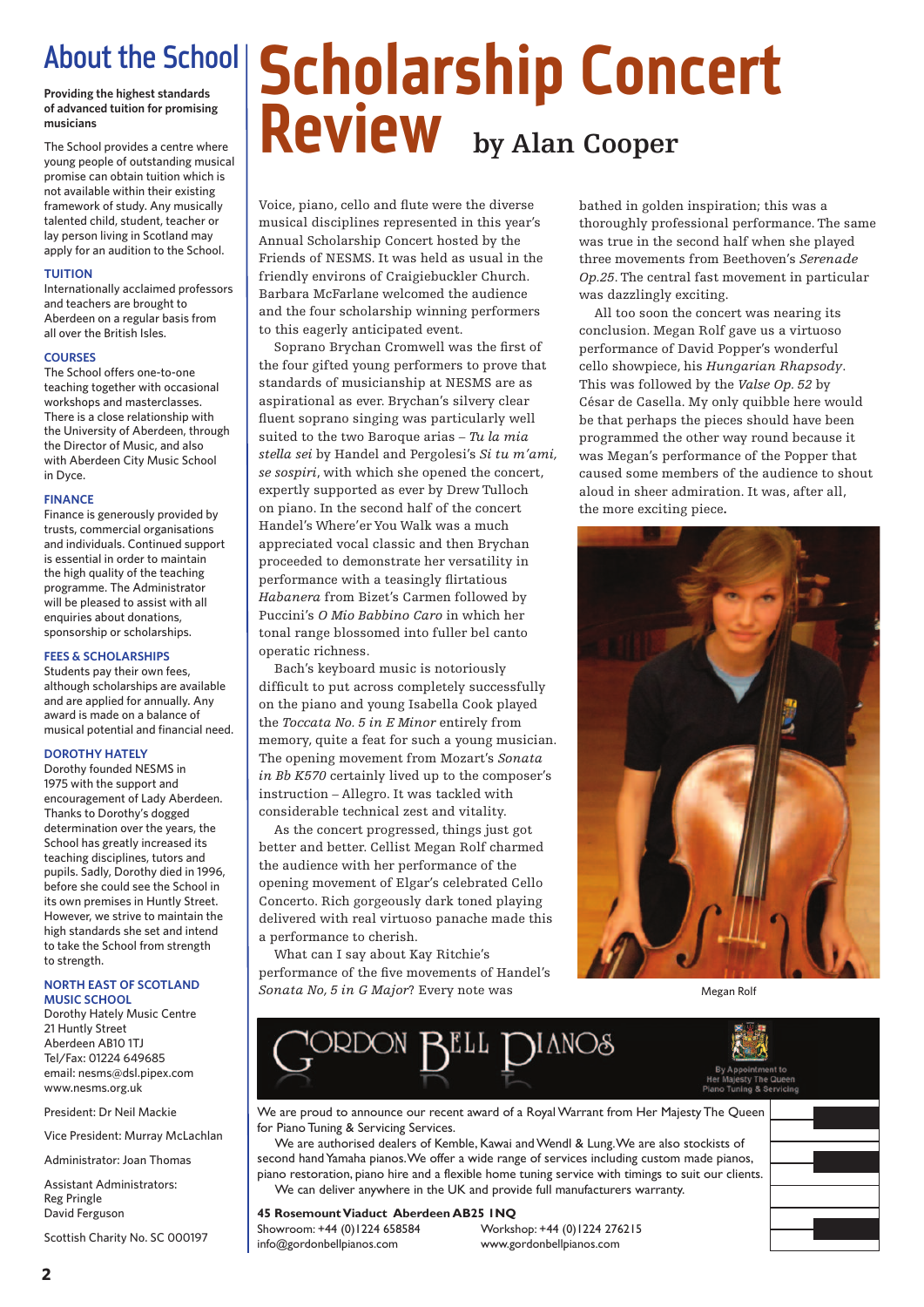## **Challenges for NESMS**

**With <sup>a</sup> reduction in our award from Aberdeen City Council and the withdrawal of funding from Aberdeenshire Council – amounting in total to nearly £10,000 – NESMS faces <sup>a</sup> serious funding challenge over the next few years, reports NESMS chairman, Barbara McFarlane.**

"Obviously we're very grateful to both local authorities for the support they've given us over the past few years," Barbara says,"and we quite understand that in these straitened times they don't have the money available quite as readily as they did.

"It does give us something of <sup>a</sup> challenge because, although the local authority funding wasn't by any means our only funding source, it was <sup>a</sup> significant percentage and we will have to make up the shortfall in other ways. It gives our Fundraising and Development Committee, so ably led by Derek Buchan, much food for thought!"

Barbara goes on to say that we are very grateful to the trusts and generous individuals who support us. "However, we are aware that in the present climate, the income of those trusts and individuals is reducing and that trusts now have many more requests for

assistance than previously. The possibility of <sup>a</sup> reduction of income from these sources is worrying.

"However, there is no immediate threat to the way NESMS operates or the amount of tuition it provides.Thankfully we have significant reserves that we've carefully husbanded over the years and it may be necessary to dip into these in the short term.That is not something we welcome and certainly wouldn't be sustainable but for <sup>a</sup> year or two it would be possible without reducing the amount or breadth of tuition we provide."

"We exist to provide high level tuition to talented students, most of them youngsters," says Barbara."The introduction of group tuition in some schools may mean that it is harder for students to reach the standard our tutors expect.

"Quite how we might address that is difficult to see at this stage; we're not really geared to provide basic music tuition – that might well step on the toes of existing music teachers – but I think if we saw this potential challenge starting to develop then we'd have to give it some thought.

"On <sup>a</sup> brighter note, however, thanks to generous trusts, companies and individuals, we are able to offer scholarships. We are always looking for ways to increase the number of scholarships we provide to help our students in these difficult times."

Barbara concludes by reporting that the Fundraising and Development Committee is working on some new plans that will make donating to NESMS more attractive for the private donor."Watch for an announcement in the next issue of *Keynotes*," says Barbara.

#### Another longer term challenge is <sup>a</sup> possible reduction in student numbers.

Tutors at the School

#### **as at October 2012**

| <b>STRINGS</b>                    |                        |
|-----------------------------------|------------------------|
| Violin                            | Gillian Findlay        |
| Viola                             | <b>Michael Beeston</b> |
| Cello                             | James Halsey           |
| Double Bass                       | David Inglis           |
| <b>WOODWIND</b>                   |                        |
| Flute                             | Catherine O'Rourke     |
| Oboe                              | Joe Houghton           |
| Clarinet                          | <b>Alison Waller</b>   |
| Bassoon                           | Lesley Wilson          |
| Recorder                          | lan Wilson             |
| <b>BRASS</b>                      |                        |
| Trumpet                           | John Gracie            |
| Horn                              | Lizzie Davis           |
| <b>PIANO</b>                      |                        |
| Nigel Clayton                     | Joseph Long            |
| <b>SCOTTISH FIDDLE</b><br>n I . A |                        |

Paul Anderson

**SINGING** Raimund Herincx Alan Watt Alison McDonald Jean Webster Peter Webster

**STAGECRAFT & PERFORMANCE** Donald Maxwell

**ORGAN** Dr Roger B. Williams

### **Forthcoming** events

#### **FRIENDS' COFFEE MORNING Saturday 27th October in NESMS,**

**10.00am –12 noon** Come and enjoy your coffee, with buttery and shortbread! There will be musical entertainment, the usual stalls and a new NESMS Christmas Card. *Don't miss it!*

#### **KEYNOTES AUCTION LUNCH Sunday 4th November, 12 noon for 12.30am**

**at The Marcliffe at Pitfodels** Your invitation is enclosed.

Come along and enjoy an excellent lunch with an auction conducted by our own Patron, Peter Mitchell! Musical interlude this year will come from Baritone, David Ferguson, accompanied by Drew Tulloch.

#### **CULTS PARISH CHURCH Sunday 18th November at 2.00pm at Cults Parish Church**

The Ifor James Horn Ensemble will entertain along with singer, Alison Gormley. There is no charge for this concert, but donations are invited for local charities.

**Cowdray Hall Lunchbreak Series Thursday 10th January, at 12.30pm**

Stick this in your diary now! Young performers from NESMS will provide this concert in the ever popular Lunchbreak Series.

## Our first all NESMS wedding!



Nick Scott, formerly a French horn student and now a composer, married Caroline Davidson, cellist and now a solicitor, on Friday 18th May in Edinburgh, where they now live.